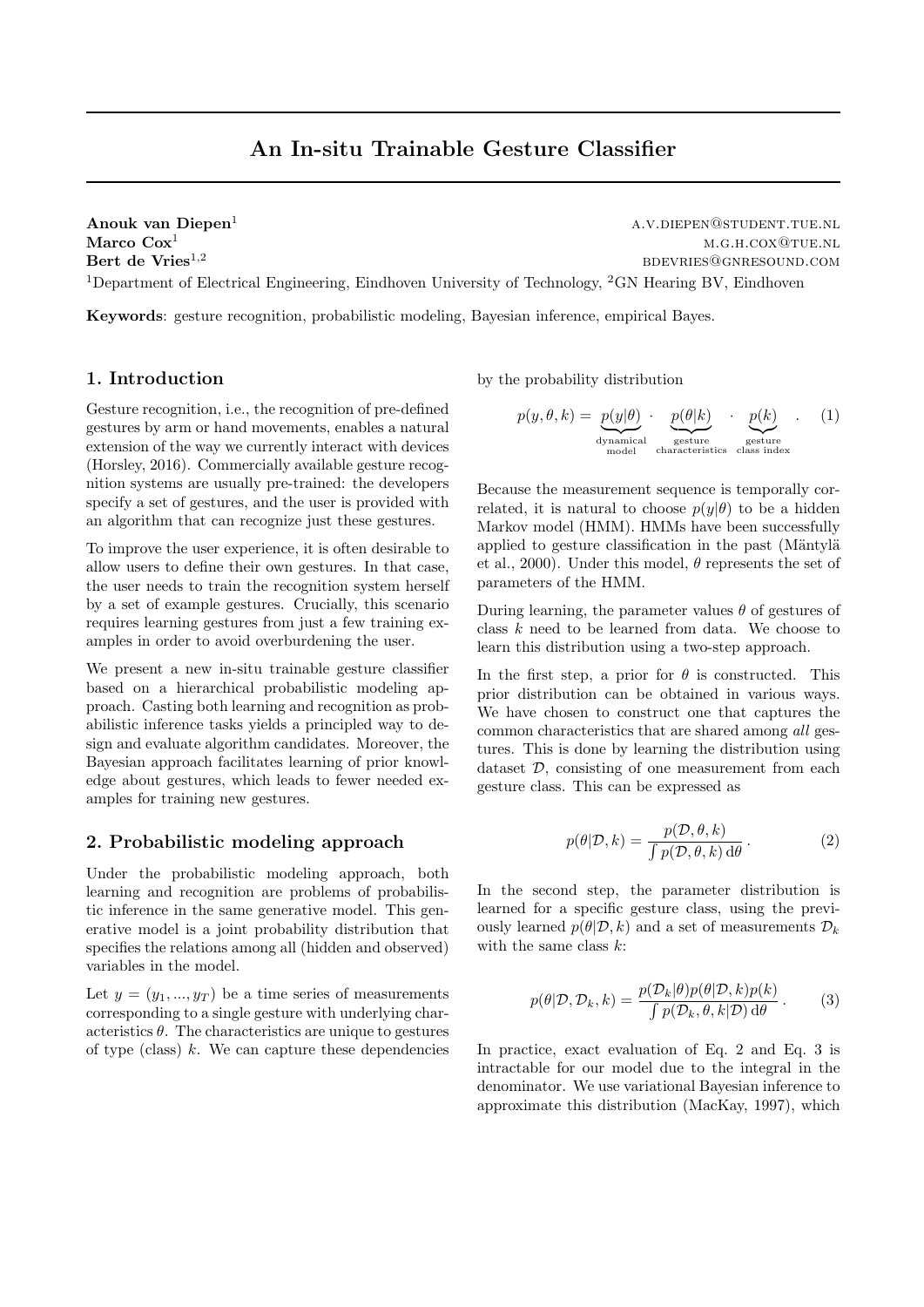results in a set of update equations that need to be iterated until convergence.

During recognition, the task of the algorithm is to identify the gesture class with the highest probability of having generated the measurement  $y$ . This is expressed by

$$
p(k|y) = \frac{\int p(y,\theta,k) \, d\theta}{\sum_{k} \int p(y,\theta,k) \, d\theta}.
$$
 (4)

If we assume that each gesture is performed with the same a priori probability  $p(k)$ , then  $p(y|k) \propto p(k|y)$ . To calculate  $p(y|k)$ , the method as proposed in Chapter 3 of Beal (2003) is used: the obtained variational posterior distribution of the parameters is replaced by its mean, which allows exact evaluation of  $p(y|k)$ .

#### 3. Experimental validation

We built a gesture database using a Myo sensor bracelet (ThalmicLabs, 2016), which is worn just below the elbow (see Fig. 1). The Myo's inertial measurement unit measures the orientation of the bracelet. This orientation signal is sampled at 6.7 Hz, converted into the direction of the arm, and quantized using 6 quantization directions. The database contains 17 different gesture classes, each performed 20 times by the same user. The duration of the measurements was fixed to 3 seconds.



Figure 1. The Myo sensor bracelet used to measure gestures.

As a measure of performance, we use the recognition rate defined as:

Reognition rate = 
$$
\frac{\text{\# correctly classified}}{\text{total \# of samples}}
$$
. (5)

The gesture database is split in a training set containing 5 samples of every gesture class, and a test set containing the remaining  $(15x17=)$  255 samples. The recognition rate is evaluated on models trained on 1 through 5 examples. To minimize the influence of the training order, the results are averaged over 5 different permutations of the training set.

To compare our algorithm, we have also evaluated the recognition rate of the same algorithm with uninformative prior distributions and of a 1-Nearest Neighbor (1-NN) algorithm using the same protocol.



Figure 2. Recognition rates of the 1-NN algorithm, the proposed algorithm without prior information (HMM), and the proposed algorithm with informed prior distributions (HMM prior).

Figure 2 shows the recognition rates of the algorithms. Both hidden Markov based algorithms have a higher recognition rate than the 1-NN algorithm. For personalization of gesture recognition, we are especially interested in learning gesture classes using a low number of training examples. In particular for one-shot training (from one example only), the hidden Markov model using the learned prior distribution corresponds to the highest recognition rate.

The algorithm was also tested for gestures that are not used to learn the prior distribution. When the prior is constructed with similar gestures, the new gestures are also learned faster than when uninformative priors are used.

There are multiple ways to incorporate these results in a practical gesture recognition system. For example, the prior distribution can be constructed by the developers of the algorithm. Another possibility is to allow users to provide prior distributions themselves. This means that the system will take longer to set up, but when a user wants to learn a specific gesture under insitu conditions, it will require less training examples.